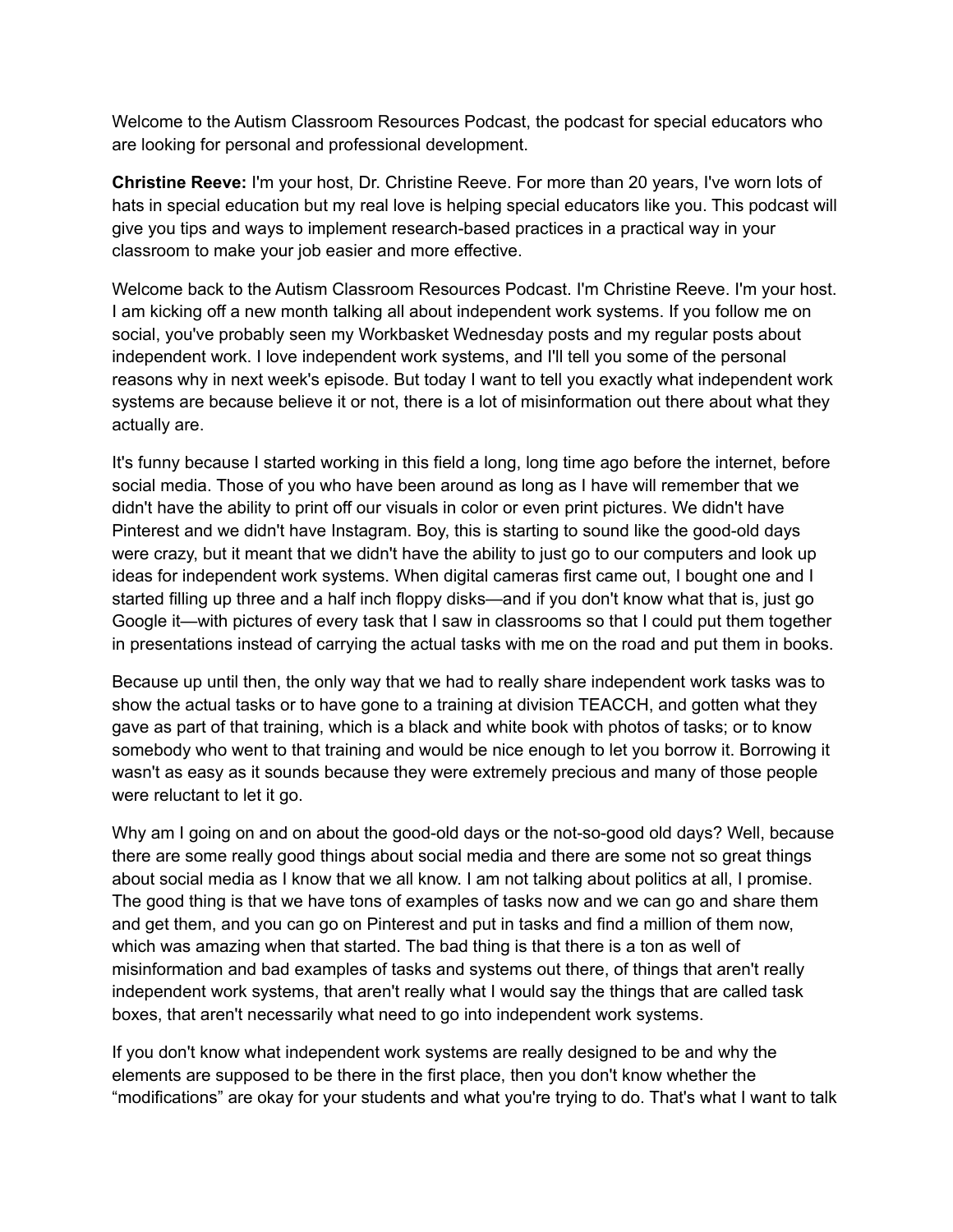about today is what independent work systems really are designed to be so that we all start talking about them this month on the same page. Because frankly, it really drives me crazy to see some of the stuff that's out there, so I'll try to keep my frustration to a minimum. I just want to make sure that you know what you're looking at. Making changes to the system isn't a bad thing as long as you know why you're doing it and what you might be sacrificing or gaining by making those changes.

Now before we get started, do you know what I did with all those pictures that I put on those floppy disks? I co-wrote a book, a number of years much later than I intended, about independent work systems. It's got tons of ideas and information about the system set up the right way and why we do the things we do. I've even got a shortcut for you so if you're not a reader, you don't want the book, if you think that you're ready to really get started with independent work systems right in your classroom, I've got a free webinar that can get you started quickly the right way in your classroom. It's got a bonus, if you watch it to the end, of materials to help you get it set up and help you monitor your students' independence as well. You'll find the link to that in the show notes as well as lots of other things or at autismclassroomresources.com/episode113. Now let's get started.

Our question today is what is an independent work system? Independent work systems or structured work systems, as they're formally called, began with division TEACCH at UNC North Carolina at Chapel Hill. If you've heard all this before, just stick with me for a minute or so. Essentially, they're a way to structure a series of tasks so that the sequence of the tasks is clear and the student can complete them independently. They can be arranged in a lot of different forms—they might have basket notebooks, lists—but every single independent work system has to answer four questions: (1) What work must be done? (2) How much work must be done? (3) How do I know when I am finished? (4) What do I do next? These questions are designed to be answered through the visual structure of the system itself.

Now most of you are probably familiar with the basket type of independent work system. That's the one that I think is probably most common that people have seen. Many people have seen it online. We often talk about them as basket systems. Unfortunately, they become so common that a lot of times, that's the one that loses its structure the most in terms of really answering those questions. Sometimes, I meet teachers who think that it's the baskets or the task boxes that make the system independent work, but in reality, it's whether or not the system is set up and the tasks in the setup that answer those questions, it's whether or not it's set up in a specific way.

Independent work systems were designed by TEACCH based on the observation that many or most individuals with ASD have very strong visual skills that are stronger than our auditory skills, which is something many of us know about individuals with autism. The systems are set up to capitalize on those strengths. The systems always are set up working from left-to-right and top-to-bottom because, well, reading, and we want to make sure that there are clear cues for the students about where a task begins and ends. There's an increasing evidence base for independent work systems. They've been in and out of the evidence-based category for the past 15 years in the big organizational reviews that are done.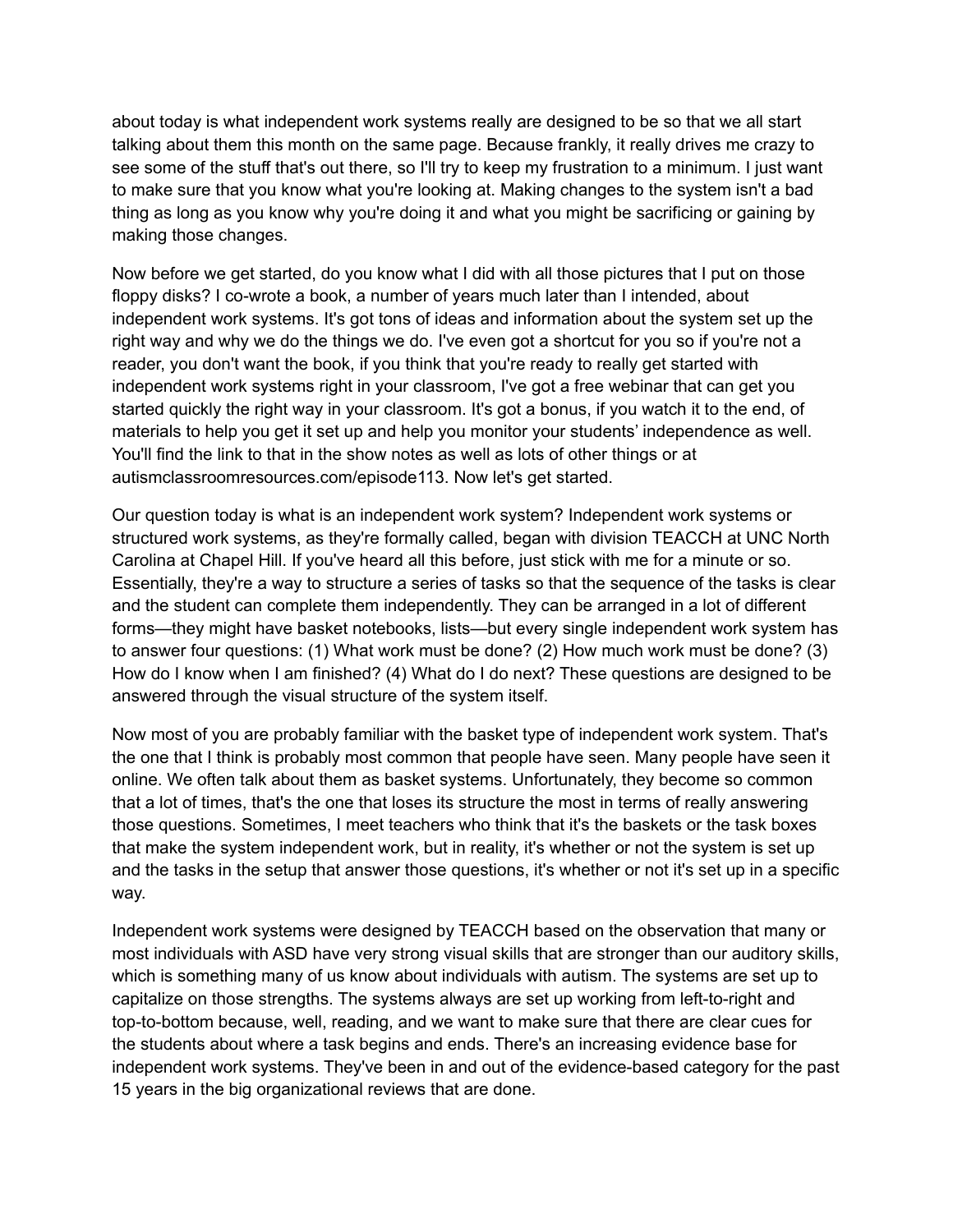Currently, the National Professional Development Center on ASD places them in the evidence-based category of visual supports. Essentially, they combine them in their 2020 report with all other visual support. Prior to that, they'd gone in and out. In the National Autism Center's National Standards Project, they found them to be an emerging practice and they included them with all of structured teaching, which is the TEACCH programs methodology. Their methodology includes the use of schedules, physical organization of the classroom, and individual instruction.

Outside of these overall assessments, we have studies that show that they are effective tools for a variety of things. They can help your students increase on task behavior, reducing teacher prompts, and particularly in reducing stereotypical behavior that sometimes gets referred to as self-stim behavior, and that's Hume and Odom in 2007 and Bennett, Reichow, & Woolery in 2001. I'll make sure that those references go in the website post at autismclassroomresources.com/episode113.

A work system typically involves a schedule that shows the student what tasks to do and what he will do when it is finished. It's a to-do list essentially. It's a critical element that I often see get left off because we think that having the baskets in front of the student gives them that information. While the baskets do give that information, what they don't give is a teaching platform to move the student away from having baskets right in front of them. I want the student to move from having the work arranged by an adult right in front of him to being able to get his own work from another area using his schedule or to-do list and taking it to his work area to complete it. Ultimately, I'd like him to gather his own materials to do it and so on.

If he doesn't have a schedule, then he has to rely on somebody setting the work up for him. If we don't give him that schedule and teach him how to use it, then that step really isn't possible. While I might start students who are really just starting out without a schedule—and I mean those who are just starting out like they have one basket with just a few things in a container as a task—I put that schedule in as quickly as I can so that they learn how it works and how to use it. The schedule also tells them what happens next when they're done, and that's another key ingredient in those questions. The work in the system is designed to show them what the expectation of the work is, that is how much work needs to be completed, how many pieces there are, how they know that they're finished, the pieces are gone, the worksheet is full.

The way that work is structured in the system can also give cues to the student about how to structure the task, such as how to layout papers to collate them. I might have numbers on the pile of each paper that match a template on the table, and that helps them get in the habit of seeing strategies that can help them organize tasks and help them with their executive functioning over time to successfully set up the task. Another quick note about the work that we put into the independent work system—and I just can't leave this out—is that all the work has to be work that has been previously mastered. If the student hasn't already mastered the task, how will he do it independently? Hence, it can't be in a system you expect him to complete independently.

I know that sounds really simple. Whenever I say that, people look at me like, "Why did you have to tell me that?" But inevitably, I walk into classrooms and I find so many tasks in work systems that the staff thinks the student is learning to do in the work system. The only thing that